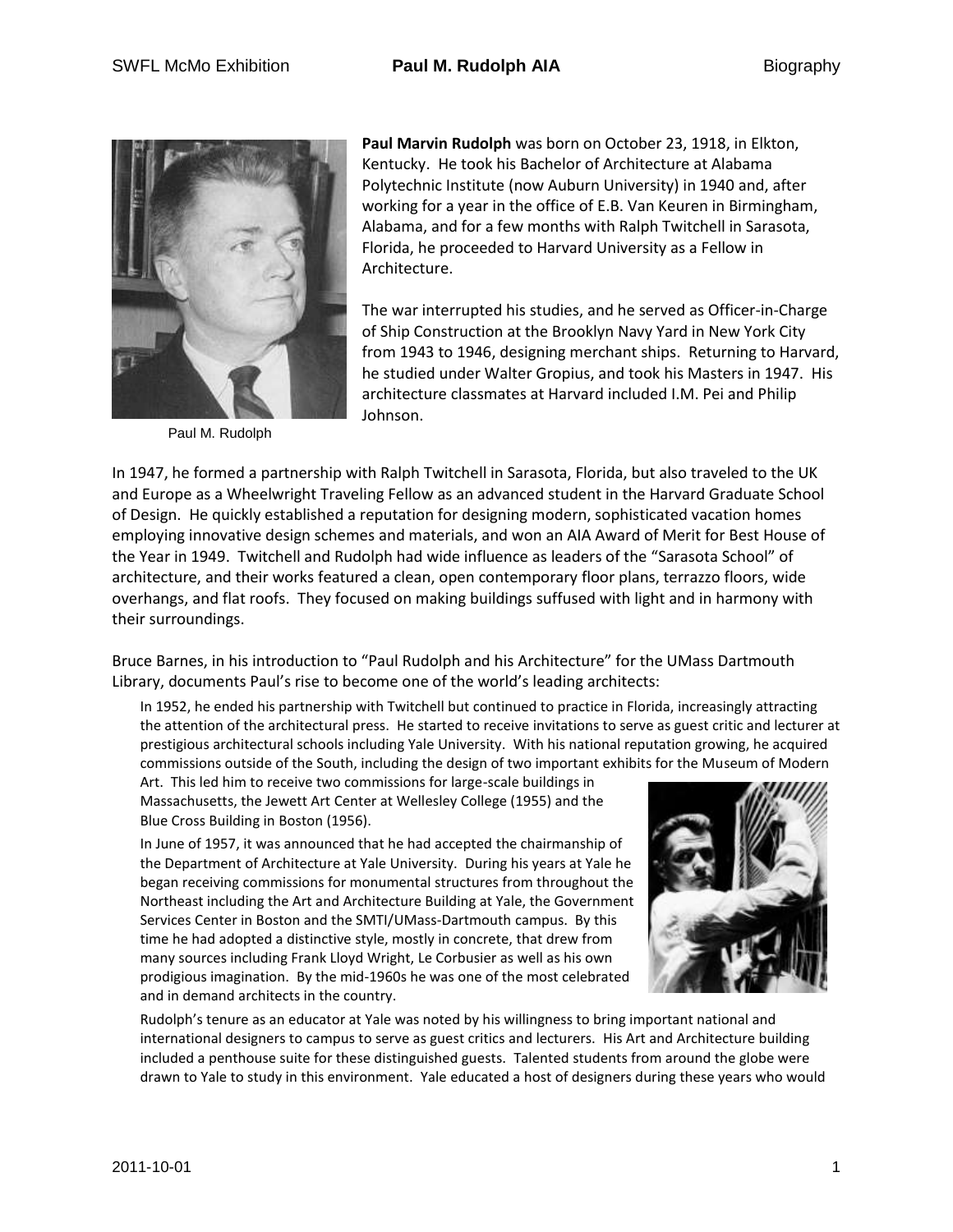become the next generation of leading architects, including Norman Foster, Robert A. M. Stern, Richard Rogers, Der Scutt and Stanley Tigerman, to name a few.

After leaving Yale in 1965, his career began a slow decline that escalated alarmingly in the early 1970s. By the end of the 1970s, his domestic commissions were few. It was at this time that he began to receive attention from developers in the rapidly expanding nations of Southeast Asia. He received commissions for large scale projects in Singapore, Hong Kong and Indonesia that once again gained him considerable notice in the architectural press, particularly in Europe. The Bond Centre in Hong Kong and the Dharmala Sakti Building in Jakarta are striking examples of his architecture.

At Yale, Paul, as a professor in the Masters course in architecture, taught some notable students, including Muzharul Islam, Norman Foster and Richard Rogers. Foster, in particular, has attested to the significant influence that Rudolph had upon him. Paul's commissions had a considerable impact on both the Yale campus and the city of New Haven, and both arenas served not only as a proving ground for developing emerging architectural ideas, but also necessitated careful attention to forging relationships between old and new structures. After leaving Yale, Paul received honorary doctorates from Colgate (1966), Florida State (1970), and Southeastern Massachussets (1970).

Paul moved his office to New York City in 1965. He had purchased, in 1961, a threestory penthouse atop a four-story 1860 townhouse at 23 Beekman Place in Manhattan. This was not only Paul's home, but also a place where he experimented with and refined his ideas about architecture. Although Paul's interiors have been significantly altered by renovation, the exterior has been preserved as a New York landmark.



In the notes for an exhibition of Paul's work at MOMA in New York in 1970, Arthur Drexler, MOMA's Director of Architecture and Design, described Paul's work as follows:

With few exceptions, Paul Rudoph's buildings can be recognized by their complexity, their sculptural details, their effects of scale, and their texture. Rudolph has been particularly successful in working with a broad range of dimensions: in a single building the observer will see elements varying in size from massive curved projections, designed to 'read' from a distance, to such details as the texture of striated concrete. All of them are designed to suggest human use, affording both inhabitants and passersby a kaleidoscopic variety …

Although his buildings must be experienced from all sides, certain views seem to have dominated, if not altogether determined, their total design – a consideration that is reflected in his preference for studying buildings through perspective drawings more than through models.

Rudolph's interest in variety of contour and mass has been pursued not only in unique buildings designed for specific programs and sites; he has also sought to enrich the architectural possibilities of such unyielding problems as mass housing. For many years he has studied the resources of the mobile home industry as they might be applied to the manufacture of multiple-room housing components. These units could be stacked, hung, or plugged into a vertical core of utilities to produce a kind of housing more generous than our archaic building trades make economically feasible.

Paul died in New York on August 8, 1997, from asbestos-related cancer, possibly a consequence of exposure during his stint at the Brooklyn Navy Yard during WWII. The historian of architecture Robert Bruegmann, contributing to a collection honoring Paul, penned an insightful tribute to Paul and his work:

In the months before his death, Rudolph was working on a new town outside Surabaya, the second largest city in Indonesia. … As he talked, he became carried away by the opportunities, the chance to show how to unite buildings and land, how to order the town in such a way that it might appear orderly, rational and spatially exciting. 'I am hell-bent', he said, 'to get this town into comprehensible form'. Comprehensible urban form.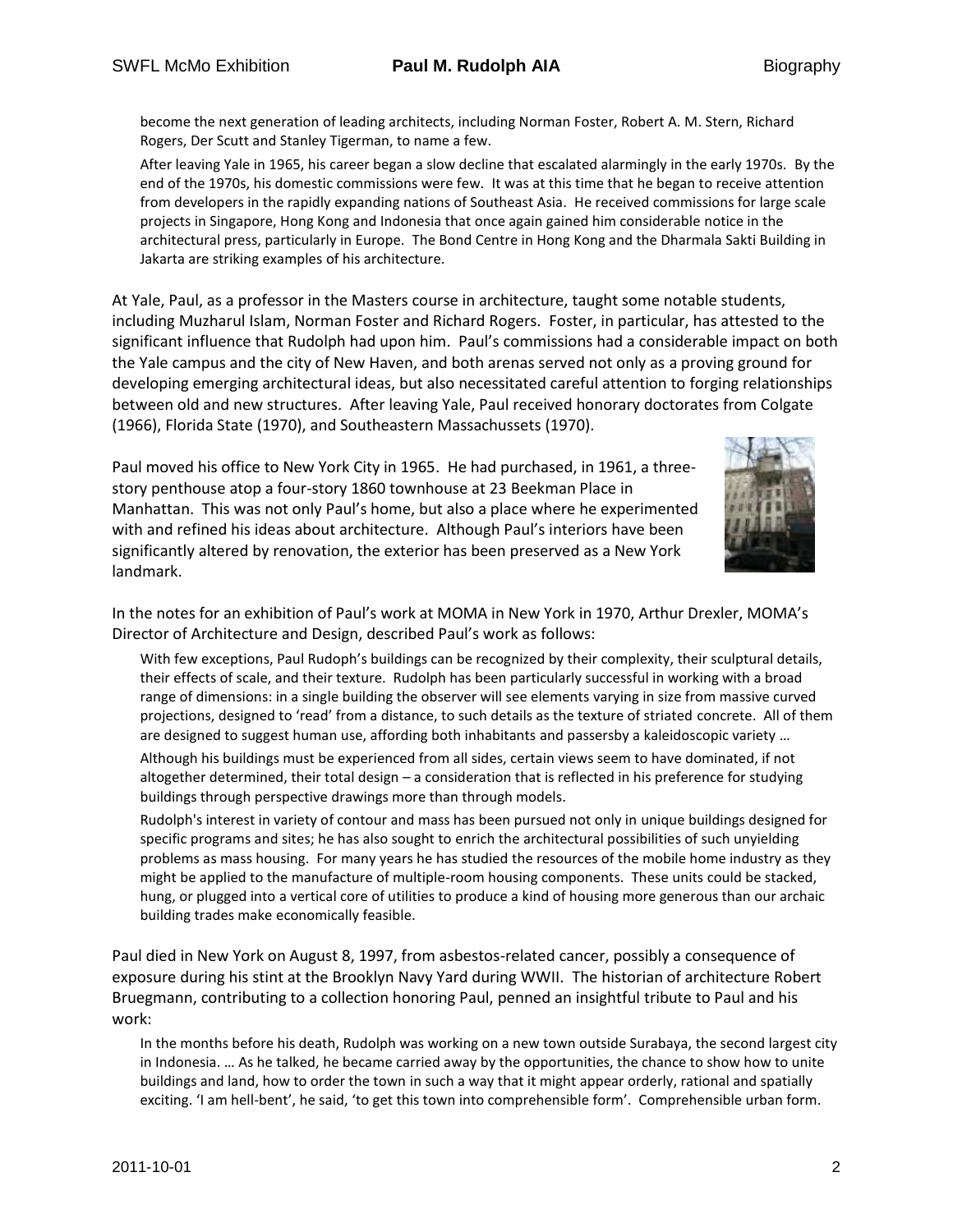That was the quest from the day Paul Rudolph first discovered architecture. It was a goal that remained constant over the years, despite his maturing and the oscillations in style of his colleagues. No one has ever worked with more energy or with more devotion to this task than Paul Rudolph, and no one has been as successful in creating a body of work in which those most ancient of architectural elements — space and light — are better fused with modern urban needs.

\* \* \* \* \* \* \* \* \* \*

Paul's parents were Keener Lee Rudolph, born May 23, 1886, and Eurie D. Stone, born September 20, 1890. Both were from McCracken County, Kentucky, and they married there, in Eurie's parents' home, on June 19, 1912. Keener was a preacher and Eurie was a school teacher. Keener's WWI draft registration card, dated September 1918, shows that he was a Minister in Elkton, Kentucky. He had medium height, medium build, dark brown hair, and blue eyes. As a Methodist preacher, he moved around Kentucky as his church appointment changed – in 1920, the family was living on Main Street, Cadiz City; in 1925 they were in Marion County; in 1930 they resided on North Main Street in Greenville.

While Paul was still young, they moved to Athens, Alabama, where Keener was appointed a dean at Athens College.

Keener and Eurie had 4 children: Ruth L., born about 1914 in Tennessee; Paul Marvin, born October 23, 1918, in Elkton, Kentucky; Eurie Marie, born September 5, 1920, in Trigg County, Kentucky; and Mildred O., born January 9, 1925, in Marion County, Kentucky. Keener died on December 5, 1980, and Eurie died on November 27, 1981, both in Stone Mountain, Georgia.



Paul, Marie, Mildred, Eurie, Keener, Ruth, about 1926

Paul's grandparents on his father's side were John L. Rudolph, born January 10, 1845, in McCracken County, Kentucky, and Dicey Jane Young, born November 9, 1847, in Paducah, Kentucky. John was a farmer. They married on September 28, 1865, and had ten children, born between 1866 and 1886; son Keener was the tenth. Dicey died on November 22, 1909, and John died on September 12, 1912, both in McCracken County.

Paul's grandparents on his mother's side were John W. Stone, born February 6, 1845, in Virginia, and Amity M.C. "Mettie" Newman, born February 1, 1850, in Paducah, Kentucky. John was a farmer. They married on February 12, 1872, in McCracken County, Kentucky. They had 11 children, and daughter Eurie was the youngest of those who survived childhood. John died February 9, 1910, and Mettie died January 17, 1929, both in McCracken County.

\* \* \* \* \* \* \* \* \* \*

Paul Rudolph's principal works include:

Twitchell Residence, Sarasota, Florida, 1941 (with Ralph Twitchell) (destroyed) Miller Residence, Sarasota, Florida, 1947-48 (with Ralph Twitchell) (demolished) Revere Quality House, Sarasota, Florida, 1948 (with Ralph Twitchell) Healy Guest House "The Cocoon House", Sarasota, Florida, 1948-50 (with Ralph Twitchell)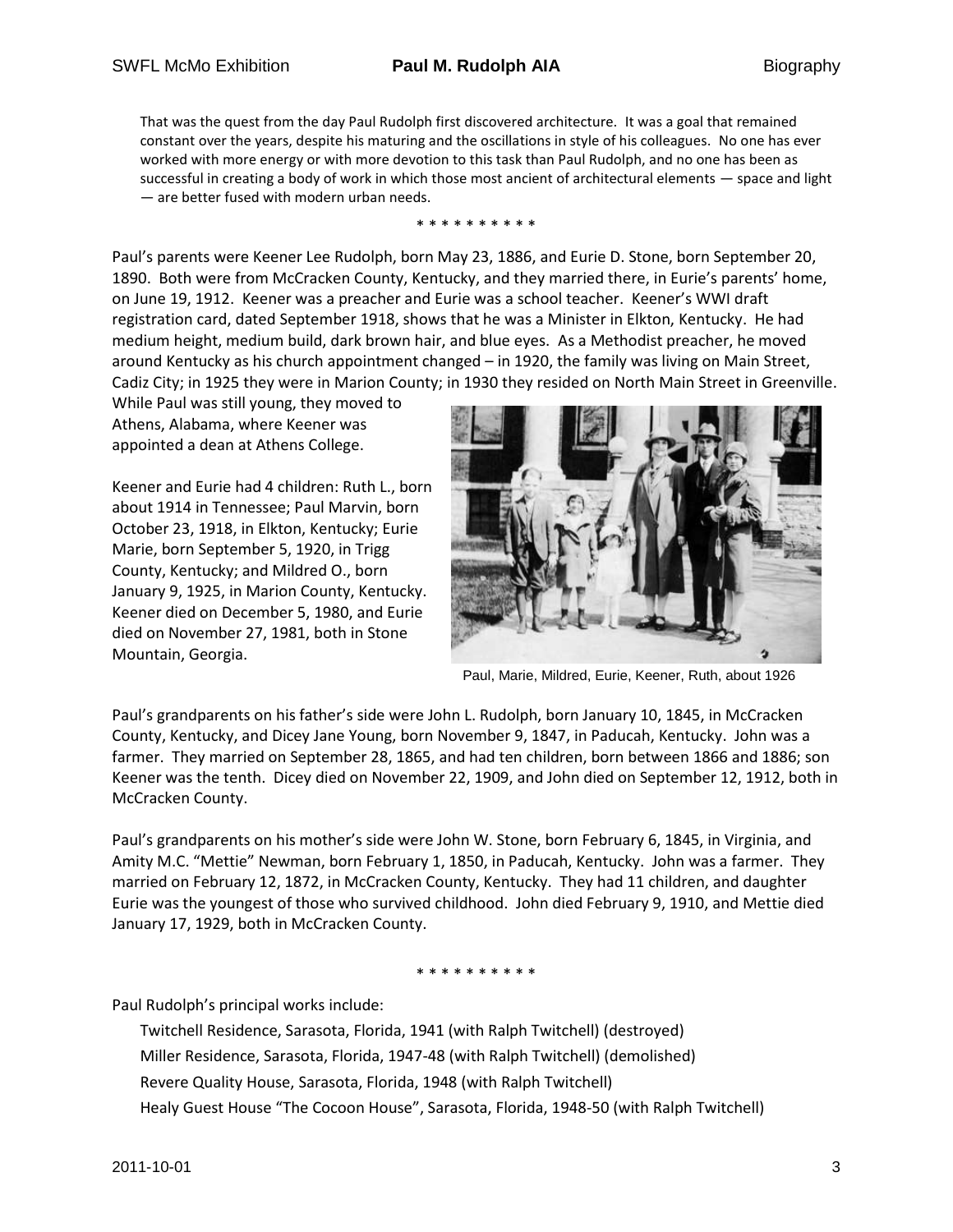Bennett Residence, Bradenton, Florida, 1949-51 (with Ralph Twitchell) Wheelan Cottage, Sarasota, Florida, 1951 (with Ralph Twitchell) (destroyed) Walker Guest House, Sanibel Island, Florida, 1952 Hook Guest Residence, Sarasota, Florida, 1953 Hiss Residence "The Umbrella House", Sarasota, Florida, 1953-54 Jewett Art Center, Wellesey College, Massachusetts, 1955-58 Blue Cross Building, Boston, Massachusetts, 1956-60 Applebee Residence, Auburn, Alabama, 1956 Martin Residence, Athens, Alabama, 1957 Burkhardt Residence, Sarasota, Florida, 1957 Riverview High School, Sarasota, Florida, 1958-59 (demolished in June, 2009) Married Students Housing, Yale University, 1958-61 Art & Architecture Building, Yale University, 1958-64 Temple Street Parking Garage, New Haven, Connecticut, 1959 Milam Residence, Jacksonville, Florida, 1960-62 SMTI/UMass-Dartmouth master plan & buildings, 1962-71 Boston Government Service Center, Boston, Massachusetts, 1962-63 Orange County Government Center, Goshen, New York, 1963-67 Rudolph Residence, 23 Beekman Place, New York City, 1967-77 The Chapel, Tuskegee Institute, Tuskegee, Alabama, 1969 (with Fry & Welch) Deane Residence, Great Neck, New York, 1970 Oriental Masonic Gardens Housing, New Haven, Connecticut, 1970 Bass Residence, Fort Worth, Texas, 1970-71 Burroughs Wellcome Corporate Headquarters, Research Triangle Park, North Carolina, 1970 The Colonnade Condominiums, Singapore, 1980-87 Beach Road II Office Tower Project, Singapore, 1981 Wisma Dharmala Sakti Building, Jakarta, Indonesia, 1982-88 Lippo Centre (formerly the Bond Centre), Hong Kong, 1987

The following are illustrations of some of Paul's most notable works:



#### **Twitchell Residence, Sarasota, Florida, 1941**

This house, at 101 Big Pass, Siesta Key, Sarasota, Florida, was designed with Ralph Twitchell. It was featured in Architectural Forum, September 1947. As of 1969, the owners were Garrison and Marjorie Creighton. It was sold in 2005 to current owner, Joseph King. Subsequently, it was damaged by fire, and destroyed in 2007. (Photo: Chris Mottalini)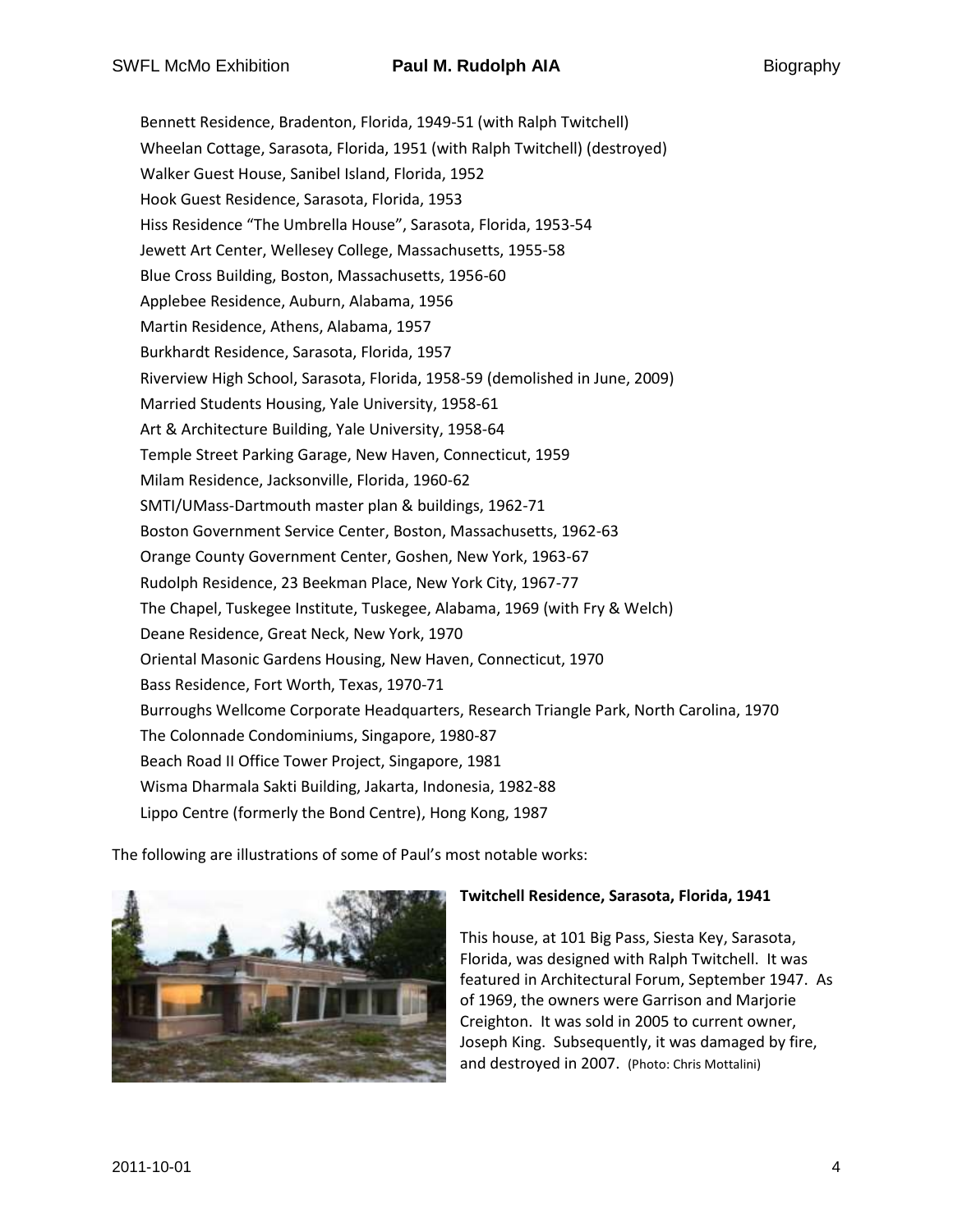

#### **Healy Guest House, Sarasota, Florida, 1948-50**

Dubbed "The Cocoon House", this Twitchell-Rudolph design, built at 3575 Bayou Louise Lane, Siesta Key, Sarasota, Florida, was an experiment in structure and technology, using steel straps to maintain its curved catenary shape. The roof structure is an original technological assembly: the steel straps are fastened to flexible insulation boards, and the roofing material, Cocoon, is sprayed on.



## **Bennett Residence, Bradenton, Florida, 1949-51**

The Alan and Barbara Bennett Residence, at 3901 Riverview Boulevard, Bradenton, Florida, was designed with Ralph Twitchell. In 2001, it was sold to architect Joseph King, who has written extensively on Rudolph. It is currently for sale again.



#### **Walker Guest House, Sanibel Island, Florida, 1952**

The Walt W. and Elaine Walker Guest House, 4143 West Gulf Drive, Sanibel Island, Florida, features large louvered flaps hanging from an external light wood frame. According to Paul himself, "two bays on each side of this guest cottage are filled with pivoting panels which function as (1) the enclosing wall, (2) the ventilating element, (3) the shading device, and (4) the hurricane shelter. The third bay is filled with glass, to admit light and splendid views. When the panels are closed, the pavilion is snug and cave-like, when open the space psychologically changes and one is virtually in the landscape". (Photo by Lloyd Alter)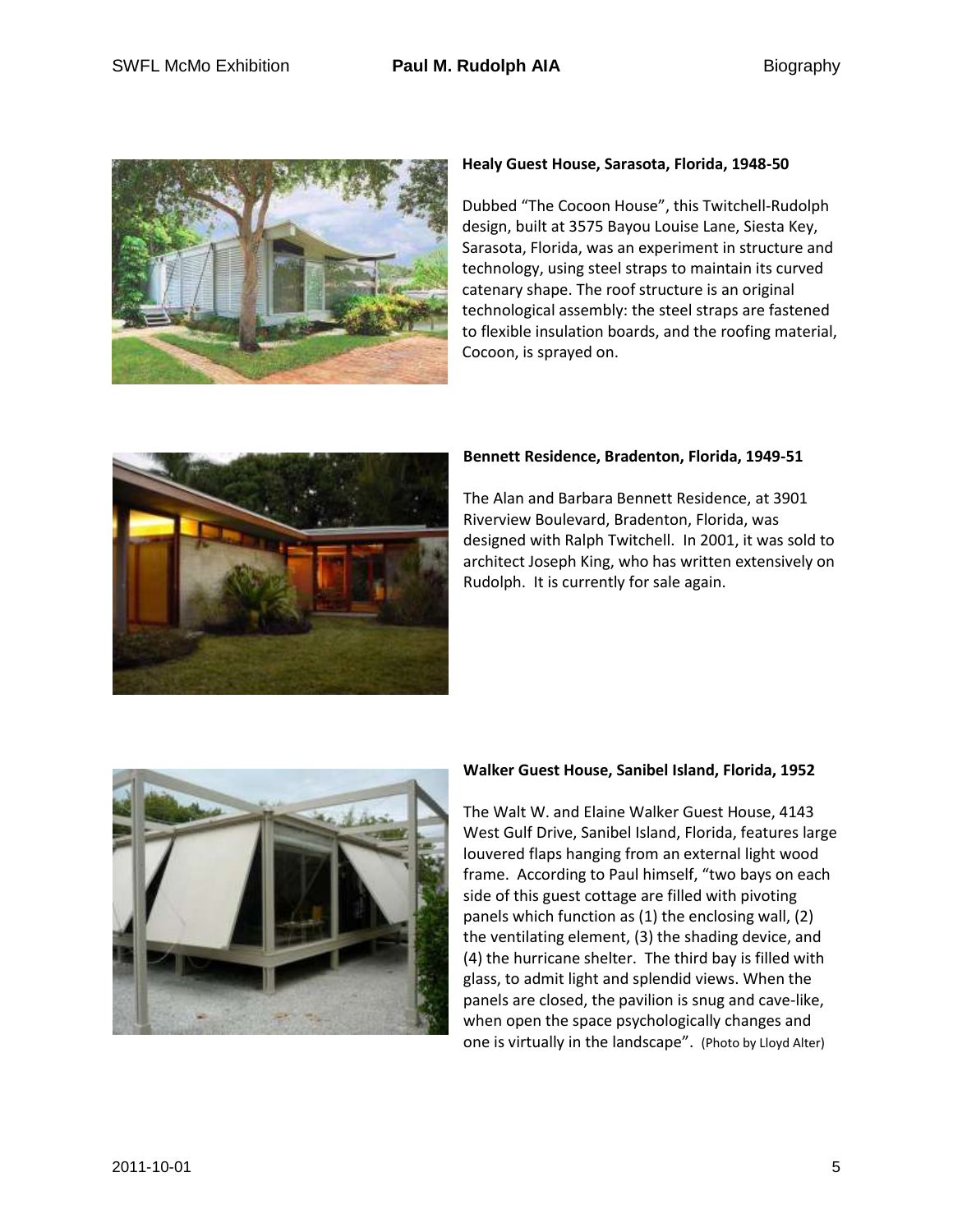

### **Hiss Residence Sarasota, Florida, 1953-54**

The Philip Hiss Residence, at 1300 Westway Drive, Lido Shore, Sarasota, Florida, was named "The Umbrella House" for its external trellis. The trellis was destroyed in 1966 by Hurricane Alma and never replaced. In 2005, it was sold to current owners Vincent and Julie Ciulla, who are doing a restoration, as shown in the photo.



# **Jewett Art Center, Wellesey College, 1955-58**

The building is composed of three sections: two wings, one devoted to the visual arts and one to the performing arts, are bridged by an exhibition gallery.

The original design intent was to locate studios in the upper stories of the visual arts wing; thus, large expanses of glass and skylights were used to provide the maximum amount of natural light.

An interesting feature of this wing of the building is the "brise-soleils" shielding the windows on the north

and south elevations. These porcelain-on-aluminum grilles provide a sunscreen, cutting the sun's glare and adding textural richness to the building. The performing arts wing is a more solid and inwardlooking structure because it does not have the same large-scale use of glass.



# **Riverview High School, Sarasota, Florida, 1958-59**

The Riverview High School was Paul's first large-scale project. According to architect Charles Gwathmey, "Riverview High School is a fantastic prototype of what today we call green architecture. He was so far ahead of his time, experimenting with sun screens and cross-ventilation."

The building was demolished by the school board in June, 2009.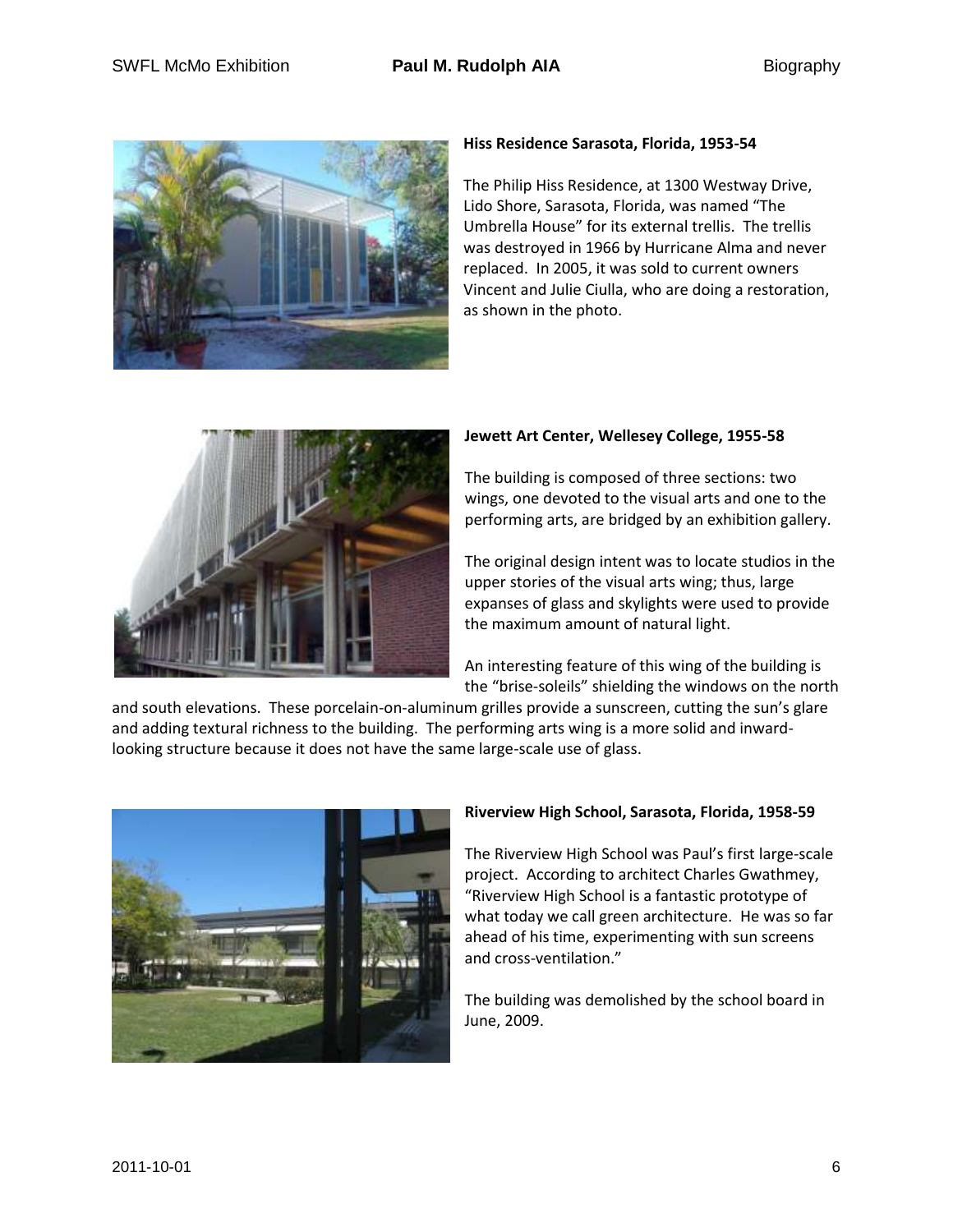

## **Art & Architecture Building, Yale University, 1958-64**

This complex building contains over 30 floor levels in its 7 stories. It is made of ribbed, bush-hammered concrete. The design was influenced by Frank Lloyd Wright's Larkin Building, and the later buildings of Le Corbusier. When it first opened, it was praised widely by critics, and received the Award of Honor by the AIA. As time went by, however, the critical reaction to the building became more negative. A large fire in 1969 caused extensive damage and during the repairs, many changes were made to Paul's original design. It is now being renovated with the intent of restoring it to the original design.



#### **Milam Residence, Jacksonville, Florida, 1960-62**

The Arthur W. Milam Beach House, at 1033 Ponte Vedra Boulevard, Jacksonville, Florida, is perhaps Paul's most famous house design. As described in the Architectural Record, it is "essentially a series of platforms: the floor plane drops to form an extended conversation pit in the living area, rises to create a platform for dining, and four risers higher becomes and inglenook defined by a low parapet. The second

floor plane is continuous as a floor but is interrupted to permit more than half of the living space below to extend to the roof. A mezzanine overlooking the living-dining area adds a pleasant spatial complication as does the dropped roof deck which creates a lowered ceiling over the inglenook to make a cozy group around the fire even cozier".



#### **Orange Co. Govt. Center, Goshen, New York, 1963-67**

Paul's Orange County Government Center is a concrete Brutalist classic featuring a series of extruding boxes that call to mind the work of Ludwig Mies van der Rohe. Natural light was just as important to Paul in this design as in his houses, and so clerestories are carefully placed to the north and south sides of the building to increase the flow of natural light in the interior. The extrusions of the boxes as seen from the exterior reveal fundamental ideas of the forms found within the walls.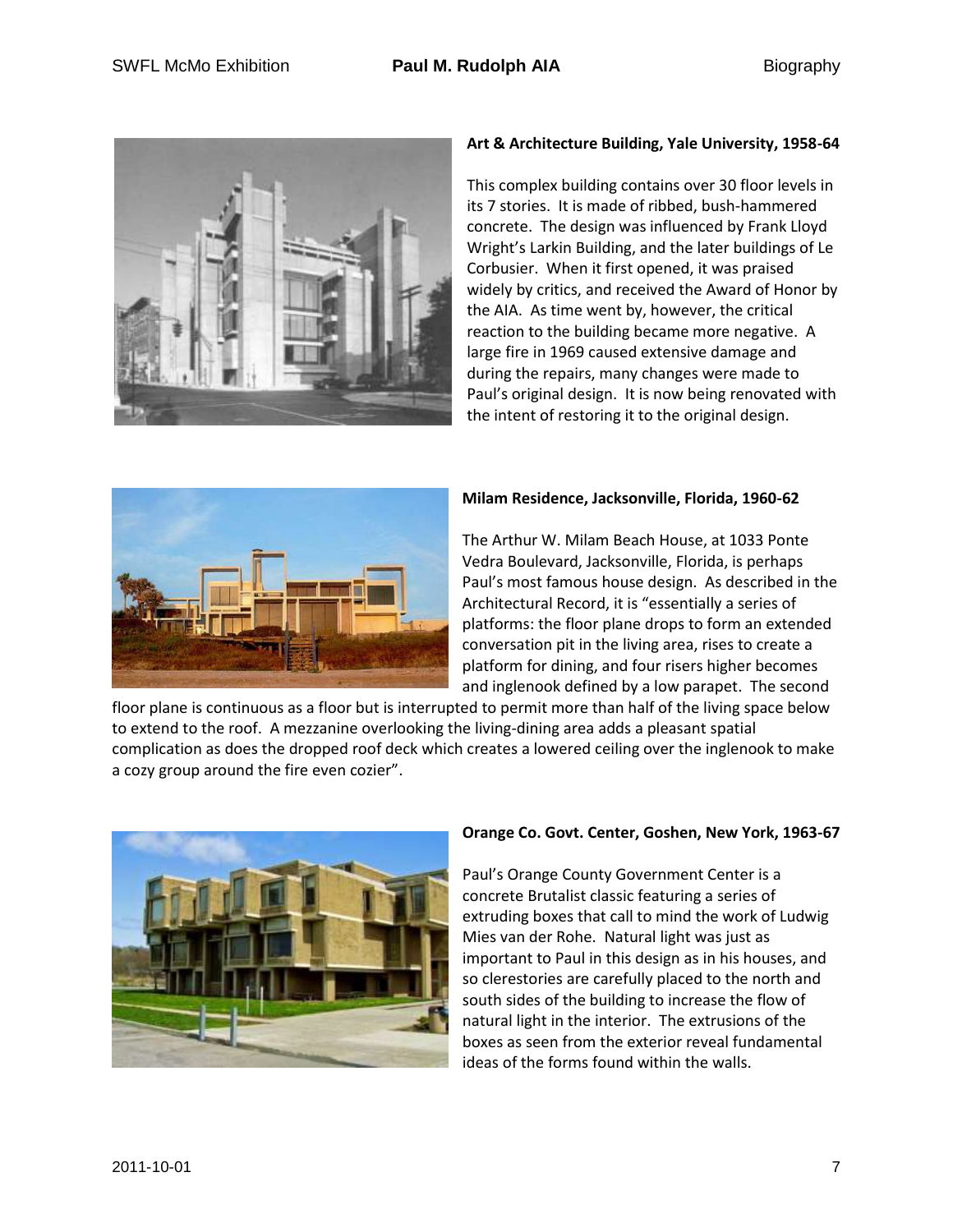

# **Rudolph Residence, 23 Beekman Place, NYC, 1967-77**

According to David Hay of New York Magazine, "When Rudolph submitted his plans for adding his modernist apartment atop this townhouse, the neighbors objected. What has never been in dispute is the great imagination on display. 'It's a view inside his mind: clear but so complex', notes Gregory Horgan, the project manager on-site."

"As one enters the apartment's small, stainless-steelfloored lobby, there's an unnerving sensation. Thanks to glass panels on the right, a two-story-high bedroom suite looks to be almost floating out into Beekman Place."



# **Tuskegee Institute Chapel, Tuskegee, Alabama, 1969**

In an interview with Peter Blake, Paul described his design thinking on this project as follows: "When working on the Tuskegee Chapel, I suggested a continuous slot of glass around the perimeter just below the roof, so the natural light enters the sanctuary diagonally. The roof is hyperbolic paraboloid in form for acoustic reasons, and the space rises diagonally and escapes through glass. The directions of the movement of space are in opposite but balanced directions, which is largely responsible

for the dynamic quality of the space. In addition, there is a varying velocity of the movement of space. The floor is almost level, but the ceiling height above the floor constantly changes, so that the space moves rapidly where the ceiling is high but more slowly where the ceiling is low. All of this must be imagined, so that there is a balance between opposite movements of space and light."



#### **Bass Residence, Fort Worth, Texas, 1970-71**

The Sid R. and Anne H. Bass Residence, at 1801 Deepdale Drive, Fort Worth, Texas, was Paul's biggest single-family project. (Photo: Anthony Monk)

According to Roberto DeAlba, "Because of its strong horizontal cantilevers and its white-steel and glass

finishes, it has been suggested that the Bass Residence resembles a hybrid of Frank Lloyd Wright's Fallingwater and Mies van der Rohe's Farnsworth House. But the spatial diversity and complexity Rudolph achieved in the Bass Residence is unparalleled by either of those works."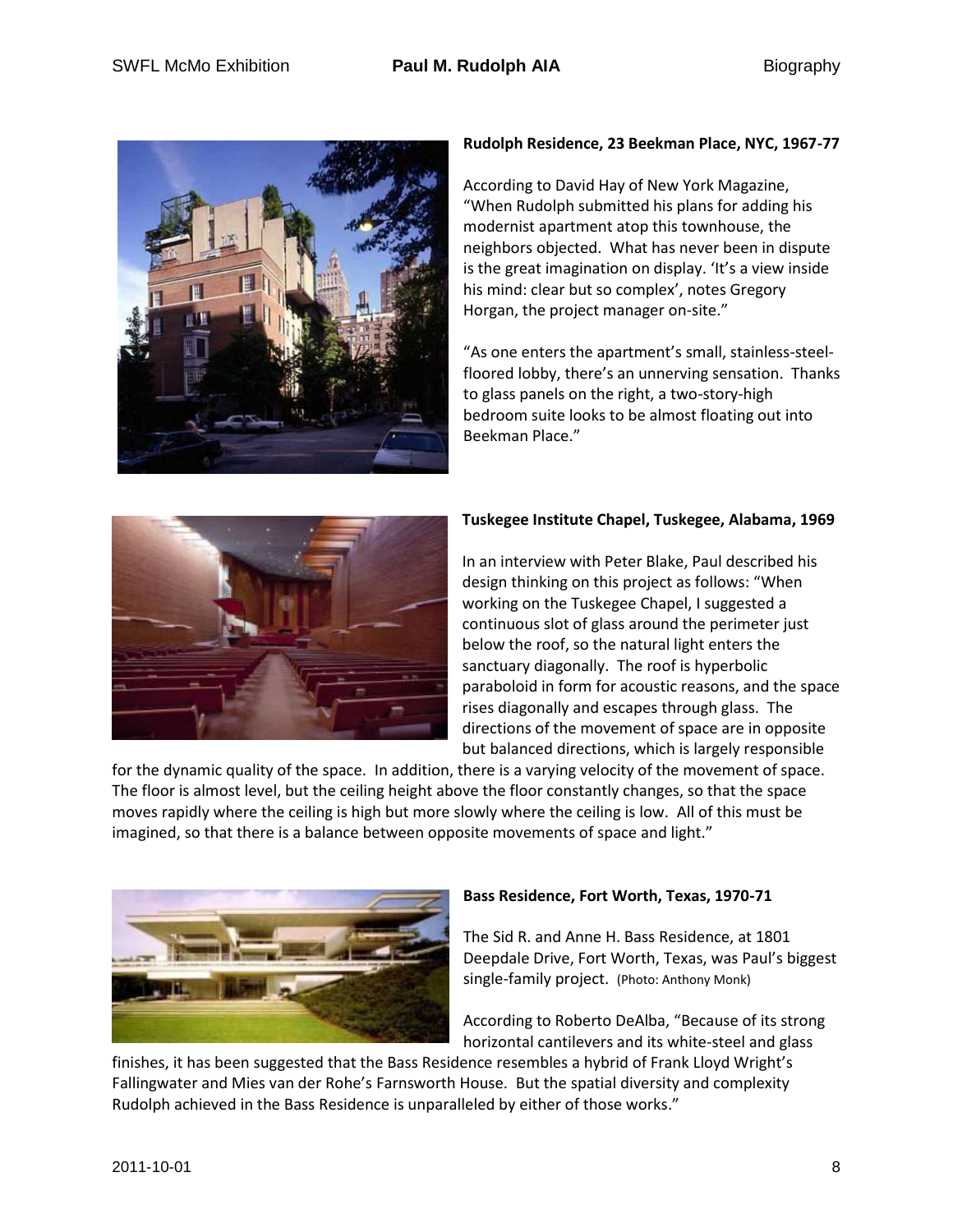

# **The Colonnade Condominiums, Singapore, 1980-87**

Initially intending to design a housing structure as a set of prefabricated units hoisted onto a structural frame, the ideas and visual intricacies of the Colonnade Condominiums were developments of the unbuilt Graphic Arts Center of Manhattan.

Paul referred to these replicable units as the "twentieth-century brick", a means of construction that would seemingly make construction of large scale buildings more feasible. However, technical and financial reasons expelled the possibility of the prefabricated units. Instead, the Colonnade was built of pour-in-place concrete, which still successfully conveyed the appearance of the initial design goals.

The views from the large windows are some of the most beautiful in the world. The locations of bedrooms and more private spaces are shielded from the sun by the glazed windows.



# **Wisma Dharmala Sakti Building, Jakarta, 1982-88**

According to Anthony Monk, "The Dharmala office building rises 26 stories out of the pitched roofs of Jakarta, in a modern design which reflects the historic parts of the city where it is located. Its relationship with the existing bustle of small-scale buildings at the ground level is achieved by a multi-layered skirt of public rooms around an entrance courtyard. Rudolph planned this open atrium and its surrounds to be, like a village, with all the ease of access and variety that villages always possess."

"The context and sense of place so important to Rudolph in his architecture has been achieved with the interaction of these spaces at these lower levels where the occupants walk into the building."

"The Indonesian climate is hot and humid, and shade and breezes are welcome. So in this context, Rudolph has produced an architectural design system for this building which reflects the beautiful traditional roofs

in this area, incorporating deep overhanging eaves and cantilevered spandrels with 45 degree slopes that shield all floors from direct sunlight.